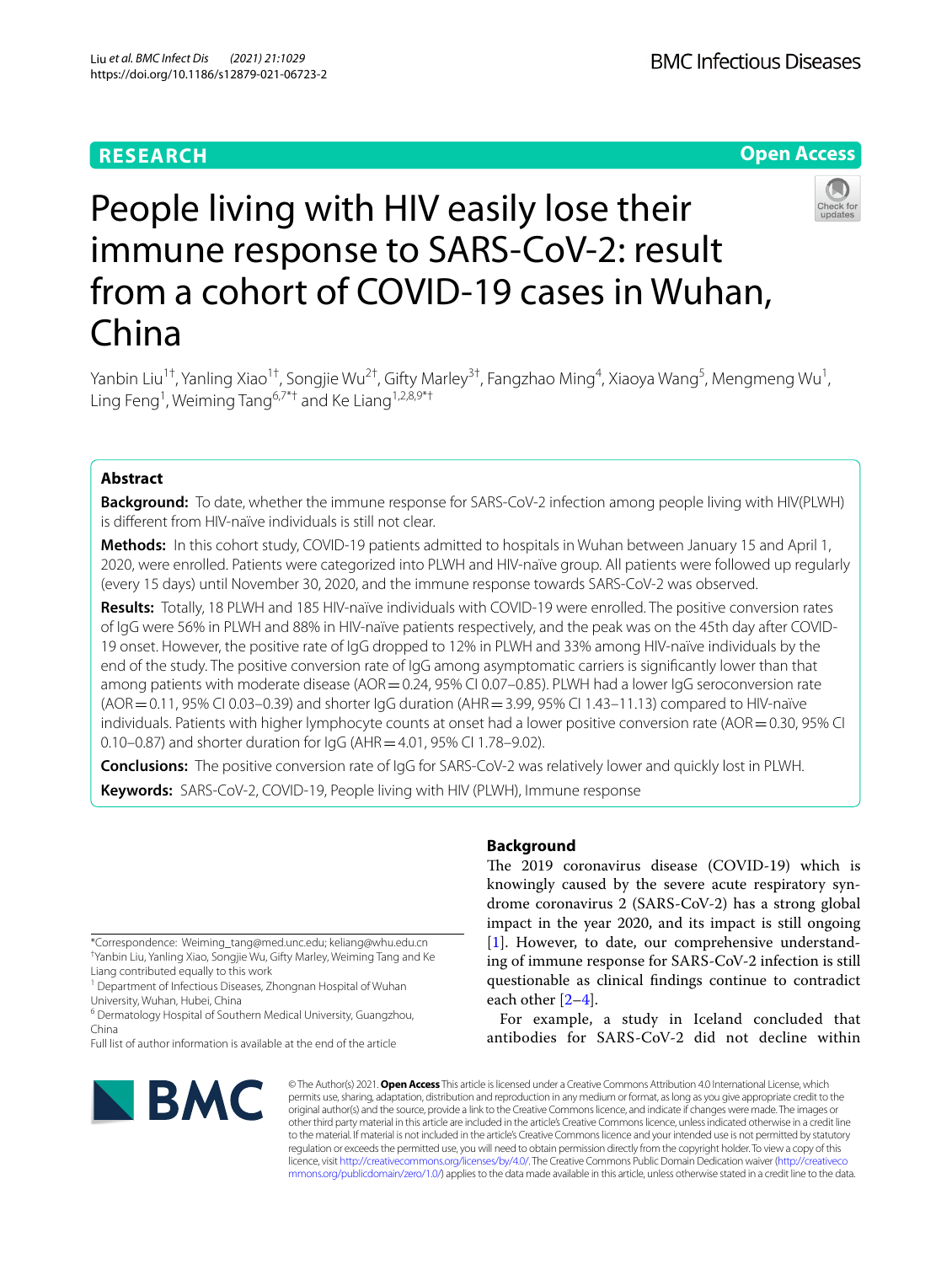4 months after diagnosis [\[2](#page-5-1)]. In direct contrast, other comparative studies invariably observed a substantial decrease in antibodies overtime after infection [[3](#page-5-3), [4](#page-5-2)], the last study in Wuhan also revealed the antibodies signifcantly decreased in 6 months after the acute phase [[5\]](#page-5-4). Moreover, specifc antibodies in mild patients were undoubtedly found to disappear more rapidly [\[6](#page-5-5)]. In addition, empirical fndings from some studies showed that SARS-CoV-2-specifc antibodies could offer protection against reinfection by providing the rationale for the administration of plasma containing SARS-CoV-2 neutralizing antibodies as a treatment for COVID-19 [[7](#page-5-6), [8\]](#page-5-7). However, some case studies have also reported that people who recovered from COVID-19 can still be re-infected with SARS-CoV-2 in a relatively short time  $[9, 10]$  $[9, 10]$  $[9, 10]$  $[9, 10]$ . This raised global concerns regarding how long the specifc antibodies can last and function efectively within the body post-SARS-CoV-2 infection [\[11](#page-5-10)].

For people living with HIV(PLWH) infected with SARS-CoV-2, the clinical conditions may be more complicated for their immunodefciency and immune dysregulation [[12\]](#page-5-11). Published studies from Spain and our former study in Wuhan both showed that COVID-19 in PLWH might be more severe [[13,](#page-5-12) [14\]](#page-5-13). But some current study fndings tentatively suggest no diference in the incidence rate and adverse outcomes of COVID-19 between PLWH and the other individuals [[15,](#page-5-14) [16\]](#page-5-15). A recent study proposed people with HIV in the UK seem to be at increased risk of COVID-19 mortality [\[17](#page-5-16)], but other researchers were skeptical about this statement [\[18](#page-5-17)]. In addition, there is very limited information on whether the immune response to SARS-CoV-2 infection is similar in PLWH and HIV-naïve individuals.

To fll this gap, we conducted a cohort study among both HIV infected and HIV-naïve COVID-19 patients in Wuhan, China, to understand the immune response among these individuals.

#### **Methods**

#### **Study design and participants' recruitment**

COVID-19 patients (age>18 years) who were hospitalized in the Department of Infectious Diseases of Wuhan University Zhongnan Hospital and Wuhan NO.7 Hospital between January 15 and April 1, 2020 were recruited. Among all 248 inpatients age >18 years, 203 were enrolled in this study. Patients were categorized into groups with HIV and without HIV. The diagnosis and classifcation of disease severity were defned based on the "New Coronavirus Pneumonia Prevention and Control Program (8th edition)" published by the National Health Commission of China [\[19](#page-5-18)].

### **Laboratory procedures**

Nucleic acid tests (NAT) for SARS-CoV-2 were conducted using real-time reverse transcriptional polymerase chain reaction (RT-PCR) kits as recommended by the Chinese center for disease control and prevention (CDC) following the WHO guidelines. Gold immunochromatography assay (qualitative test) was used in testing the IgG and IgM antibodies response against SARS-CoV-2 spike protein and nucleocapsid protein. All test kits used were approved by the China Food and Drug Administration and provided by Zhuhai Livzon Diagnostics Inc.

#### **Data collection and follow‑up**

Participants' data were collected from January 15, 2020, including gender, age, comorbidities, smoking, lymphocyte counts when illness onset, COVID-19 severity, and the time of disease diagnosis. PLWH participants' data were acquired from the China CDCs' AIDS Comprehensive Prevention and Control Data Information Management System. Required data and key information for HIV-naïve patients were acquired from their electronic clinical records. Comorbidities included hypertension, heart disease, diabetes, chronic liver and kidney disease. All COVID-19 diagnosed patients were followed up regularly (every 15 days) until November 30, 2020. NAT and antibody tests were done at each follow-up.

#### **Statistical analysis**

Categorical variables were presented as counts (%), and continuous variables were presented as median (interquartile range, IQR). Univariate and multivariable logistic regressions were used to identify factors associated with antibodies-positive rates. Odds ratios (OR) with 95% confdence intervals (CI) and P-values were reported. The Kaplan–Meier method was used to estimate the cumulative probability of IgG and IgM negative conversion and the median duration time of  $I_{\text{g}}G$  and  $I_{\text{g}}M$ . The Cox proportional hazards regression model was used to examine the factors associated with the duration time of IgG and IgM after controlling for confounders including gender, age, comorbidities, smoking, lymphocyte count when illness onset, COVID-19 severity, and HIV status. The adjusted hazard ratios (AHR) and 95% CI were calculated in the model. Statistical signifcance was defned as a two-sided P-value of less than 0.05. All statistical analyses were conducted using SPSS26.0.

# **Results**

# **Characteristics of enrolled patients**

In total, 203 COVID-19 patients were enrolled in the study, including 18 PLWH and 185 HIV-naïve individuals. The proportion of females in the HIV-naïve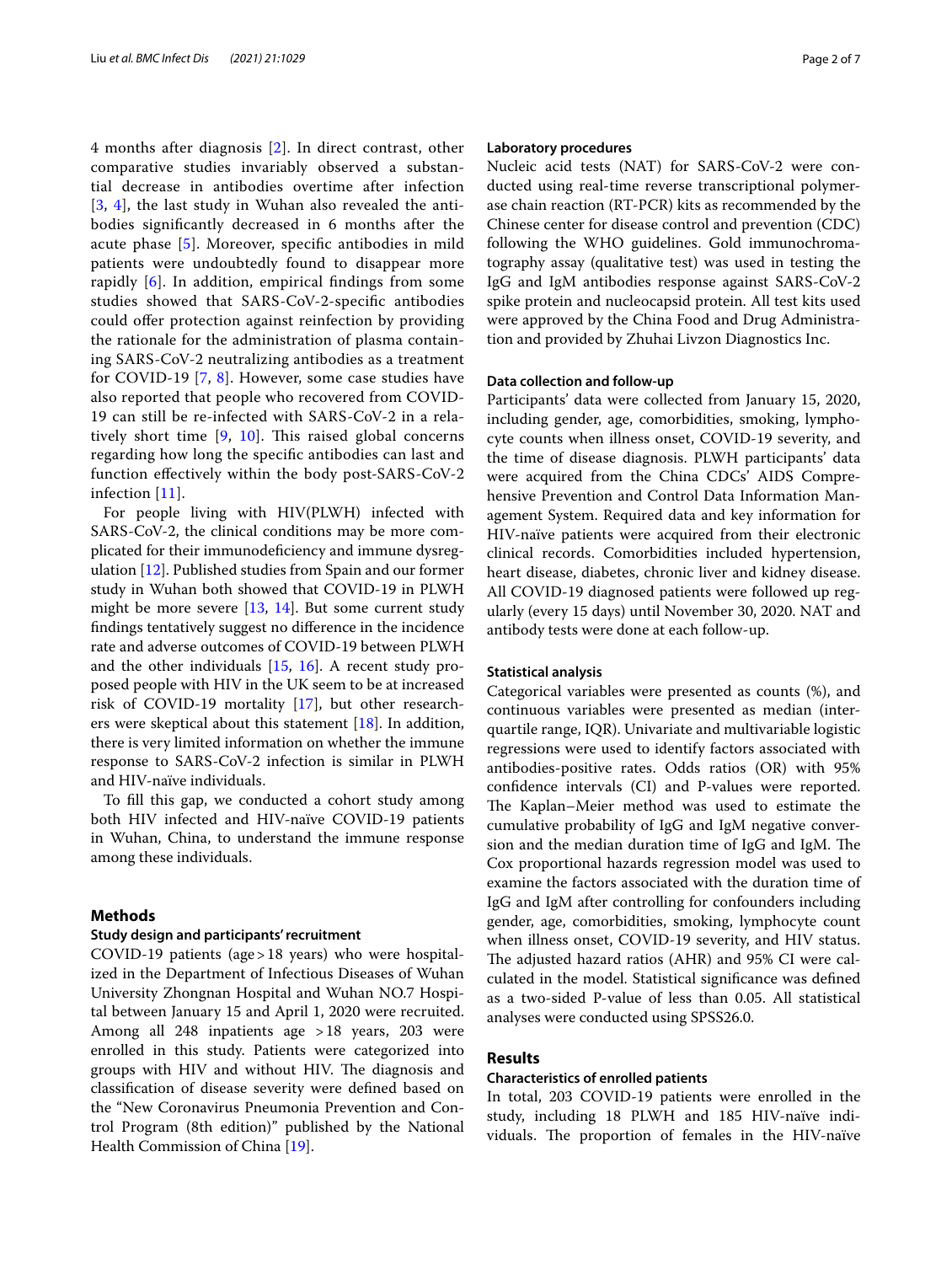population was signifcantly higher than the PLWH group (62% vs 6%,  $P < 0.001$ ), and the PLWHs group had a higher proportion of asymptomatic infected patients compared to the HIV-naïve group  $(33\% \text{ vs } 6\%, P < 0.001)$ . The positive conversion rates of IgG were 56% and 88% in the PLWH and the HIV-naïve group, respectively  $(P=0.001)$  $(P=0.001)$  $(P=0.001)$  (Table 1). For PLWH, the CD4+ lymphocyte counts (CD4 count) was  $452$  (12–612) cells/ $\mu$ L, 72.2% (13/18) had viral suppressed, 83.3% (15/18) were receiving antiretroviral therapy (ART).

#### **Antibody positive conversion rates and associated factors**

The positive conversion rate of IgG among asymptomatic carriers is 44%, which is signifcantly lower than the observed rate of 88% among patients with moderate disease (adjusted odds ratio  $(AOR)=0.24$ , 95% CI 0.07–0.85). We also found that although there was no statistically signifcant diference in IgM seroconversion between the two groups, PLWH group members had a lower IgG seroconversion rate compared to the HIV-naive group  $(AOR = 0.11, 95\% \text{ CI } 0.03 - 0.39)$ . The conversion rate of IgG was decreased with the increase of lymphocyte counts  $(AOR = 0.30, 95\% \text{ CI } 0.10 - 0.87)$ (Table  $2$ ). The antibody-positive conversion rate reaches the peak at the 45th day after onset, then begins to decline (Fig. [1\)](#page-3-0).

<span id="page-2-1"></span>**Table 2** The antibody positive conversion rates and associated factors among COVID-19 cases in Wuhan, China, 2020 (N=203)

| <b>Variables</b>                | IqM (AOR and 95%<br>$Cl)^a$ | lgG (AOR and 95% CI) <sup>a</sup> |
|---------------------------------|-----------------------------|-----------------------------------|
| Type                            |                             |                                   |
| Moderate                        | Ref                         | Ref                               |
| Asymptomatic                    | $0.35(0.09 - 1.40)$         | $0.24(0.07 - 0.85)$               |
| Mild                            | $0.75(0.06 - 8.92)$         | $2.75 \times 10^8$ (0.00–NA)      |
| Severe                          | $2.28(0.73 - 7.20)$         | $0.58(0.13 - 2.63)$               |
| Co-infected with HIV            | $0.58(0.18 - 1.82)$         | $0.11(0.03 - 0.39)$               |
| Lymphocyte counts<br>$(10^9/L)$ | $0.48(0.22 - 1.08)$         | $0.30(0.10 - 0.87)$               |

<sup>a</sup> Each association was mutually adjusted for the other characteristics in the table

# **Cumulative duration of antibodies and associated factors**

The median duration time of  $I$ g $G$  and  $I$ g $M$  negative conversion since disease onset was 223 days (95% CI 184-NA) and 112 days (95% CI 107–116) respectively. The results of the Cox-proportional hazard regression model adjusted for confounders were shown in Table [3](#page-3-1). With the increase of age, the duration time of IgM was increased (AHR=0.96, 95% CI 0.93–0.98). PLWH had a shorter IgG duration (AHR=3.99, 95% CI 1.43–11.13) and patients with higher lymphocyte counts at onset had a shorter IgG duration ( $AHR = 4.01$ , 95% CI 1.78–9.02).

<span id="page-2-0"></span>**Table 1** Characteristics of enrolled patients with COVID-19, Wuhan, China, 2020 (N = 203)

|                                        | HIV negative ( $n = 185$ ) |       | HIV positive ( $n = 18$ ) |       | P value |
|----------------------------------------|----------------------------|-------|---------------------------|-------|---------|
|                                        | n                          | $\%$  | n                         | $\%$  |         |
| Age, years                             | 45 (34-57)                 |       | $43(35-50)$               |       | 0.75    |
| Gender                                 |                            |       |                           |       |         |
| Male                                   | 71                         | 38.38 | 17                        | 94.44 | < 0.001 |
| Female                                 | 114                        | 61.62 | $\mathbf{1}$              | 5.56  |         |
| Comorbidities <sup>a</sup>             |                            |       |                           |       |         |
| No                                     | 156                        | 84.32 | 12                        | 66.67 | 0.09    |
| Yes                                    | 29                         | 15.68 | 6                         | 33.33 |         |
| Smoking                                |                            |       |                           |       |         |
| No                                     | 149                        | 80.54 | 17                        | 94.44 | 0.21    |
| Yes                                    | 36                         | 19.46 | 1                         | 5.56  |         |
| Lymphocyte counts (10 <sup>9</sup> /L) | $1.00(0.36 - 1.76)$        |       | $1.60(1.22 - 1.79)$       |       | 0.72    |
| Types of COVID-19                      |                            |       |                           |       |         |
| Asymptomatic carriers                  | 12                         | 6.49  | 6                         | 33.33 | < 0.001 |
| Mild                                   | $\overline{4}$             | 2.16  | $\mathbf{0}$              | 0.00  |         |
| Moderate                               | 156                        | 84.32 | 9                         | 50.00 |         |
| Severe                                 | 13                         | 7.03  | 3                         | 16.67 |         |
| Positive conversion of IgM             | 96                         | 51.89 | 6                         | 33.33 | 0.15    |
| Positive conversion of IgG             | 163                        | 88.11 | 10                        | 55.56 | 0.001   |

Data are presented as count (%) or median (IQR)

<sup>a</sup> Including hypertension, heart disease, diabetes, chronic liver and kidney disease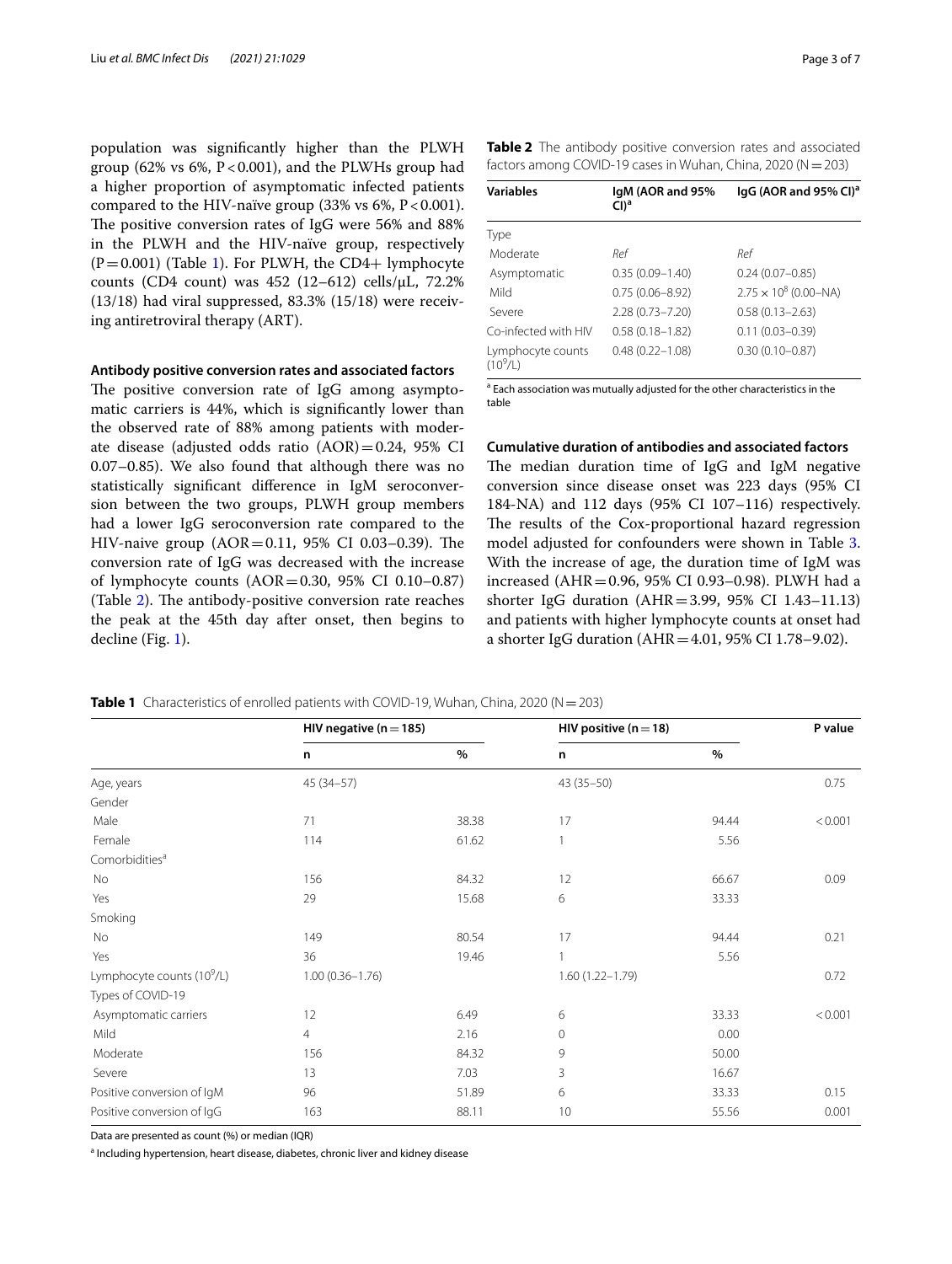

<span id="page-3-1"></span><span id="page-3-0"></span>

|  | Table 3 The associated factors of IgG and IgM duration time |  |  |  |
|--|-------------------------------------------------------------|--|--|--|
|  | among COVID-19 cases in Wuhan, China, 2020 ( $N = 203$ )    |  |  |  |

| <b>Variables</b>                | IgM (AHR and 95%<br>$Cl)^a$ | IgG (AHR and 95% CI) <sup>a</sup> |
|---------------------------------|-----------------------------|-----------------------------------|
| Age                             | $0.96(0.93 - 0.98)$         | $1.25(0.53 - 2.91)$               |
| Gender                          |                             |                                   |
| Male                            | Ref                         | Ref                               |
| Female                          | $1.47(0.71 - 3.04)$         | $0.99(0.96 - 1.00)$               |
| Current smoking                 |                             |                                   |
| No                              | Ref                         | Ref                               |
| Yes                             | $0.69(0.19 - 2.58)$         | $0.83(0.09 - 7.24)$               |
| Comorbidities                   |                             |                                   |
| No                              | Ref                         | Ref                               |
| Yes                             | $1.23(0.55 - 2.72)$         | $1.29(0.33 - 5.05)$               |
| COVID-19 severity               |                             |                                   |
| Moderate                        | Ref                         | Ref                               |
| Mild                            | $0.79(0.09 - 6.84)$         | $0.65(0.14 - 2.94)$               |
| Severe                          | $1.57(0.67 - 3.68)$         | $0.85(0.18 - 3.98)$               |
| Co-infected with HIV            |                             |                                   |
| No                              | Ref                         | Ref                               |
| Yes                             | $1.23(0.44 - 3.44)$         | $3.99(1.43 - 11.13)$              |
| Lymphocyte counts<br>$(10^9/L)$ | $0.86(0.33 - 2.24)$         | 4.01 (1.78-9.02)                  |

<sup>a</sup> Each association was mutually adjusted for the other characteristics in the table

# **Discussion**

Understanding the immune response towards SARS-CoV-2 among both PLWH and uninfected individuals is essential to providing tailored prevention and treatment measures against COVID-19. Findings from this study extend current literature by evaluating the similarities and diferences in the immune response to SARS-CoV-2 infection between PLWH and HIV-naïve patients [\[3](#page-5-3), [4](#page-5-2), [6\]](#page-5-5). Compared to the HIV-naïve group, we found a lower positive conversion rate of IgG in PLWH, and the antibodies were lost much quicker.

Our fndings showed that IgG positive conversion rate among COVID-19 infected individuals is higher in HIV-naïve patients (88%) than PLWH (56%). Similar to our fndings, a study conducted in Iceland obtained 91% positive pan-immunoglobulin antibodies [\[2](#page-5-1)] and another in Chongqing of China reported an 84% IgG positive rate among HIV-naïve COVID-19 patients [[3](#page-5-3)]. This observation is however not surprising as PLWH are likely to have imbalanced immune systems which could cause fewer antibody productions in the case of COVID-19 [[20\]](#page-5-19). In addition, fndings from other studies suggested that an impaired immune reactivity could contribute to low IgG positive [\[21\]](#page-5-20). Although this may suggest that PLWH may be more vulnerable with a SARS-CoV-2 infection, fndings from other studies have observed no increased risk and severity of COVID-19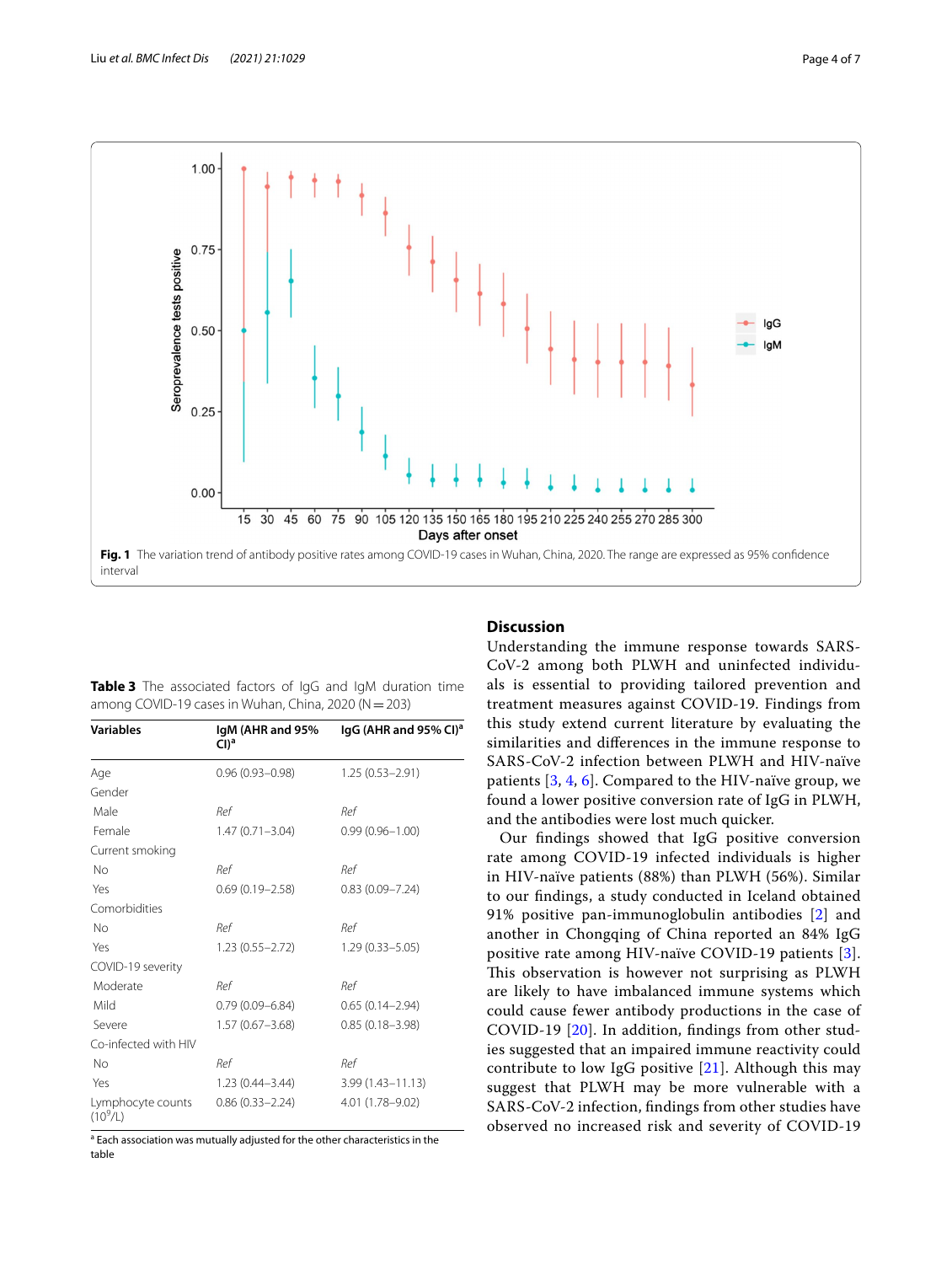in afected PLWH [\[22\]](#page-5-21). Regardless, the risk of increased PLWH vulnerability should not be ignored.

We further discovered that the duration time for IgG positive conversion is shorter in PLWH. According to our fndings, the positive conversion rates of IgG were 56% in PLWH and 88% in HIV-naïve patients respectively, and the peak was on the 45th day after COVID-19 onset. However, the positive rate of IgG dropped to 12% in PLWH and 33% among HIV-naïve individuals by the last observation time. In addition, a Cox proportional hazards regression conducted showed the IgG duration time in PLWH to be shorter than the general population. In explanation, fndings from some case reports had shown specifc antibodies response to be delayed or even vanish in PLWH with compromised immune status due to CD4 count depletion and B lymphocytes dysfunction [\[23\]](#page-5-22). We, therefore, speculate that immune defciency in PLWH could account for the low antibody response to SARS-CoV-2 infection and short cumulative duration time. The quick loss of antibodies may imply a higher susceptibility to reinfections as previous studies have demonstrated the presence of IgG antibodies to be essential in reducing the risks of reinfection in the ensuing 6 months post treatment [[24](#page-5-23)]. Some literatures had shown neutralizing antibodies and special antibodies could collaborate to neutralize and eliminate the virus [[25,](#page-5-24) [26\]](#page-5-25), so our result also suggested PLWH had poorer capacity to eliminate the virus. Some studies have however stipulated that ART may provide some form of protection against COVID-19 incidence given the efect some antiretroviral drugs have on the SARS-CoV-2 life cycle [\[27](#page-5-26)]. So, to positively enhance active immunity, encouraging treatment adherence is both important and urgent.

We found that the severity of COVID-19 was associated with the positive conversation rate of IgG, and lymphocyte counts at illness onset had an efect on both positive conversion rate and duration time of IgG. Our fndings invariably showed a lower positive conversion rate of IgG in asymptomatic carriers from each patient group. This finding concurs with findings from previous studies conducted in Korea and Wuhan, China [[28,](#page-5-27) [29](#page-5-28)]. Some studies have attributed that low level of viral loads that lead to low antibody response in asymptomatic individuals may have accounted for these fndings [\[30](#page-5-29), [31](#page-5-30)]. The attribution is plausibility as high viral loads such as those found in severe patients trigger a stronger antibody response. Through increased levels of viral loads, there is a more signifcant depletion of lymphocyte [\[32](#page-6-0)] and a high positive conversion rate of antibodies in severe disease [\[33](#page-6-1), [34\]](#page-6-2), thus, result in a longer IgG duration in patients with lower lymphocyte counts at onset.

Our study includes some limitations. First, because of the fundamental lack of an antibody detection kit in the early days of the SARS-CoV-2 epidemic in Wuhan, the possible opportunity for early antibody testing lacked. This however exerts no direct influence on our comparison of immune response between the two patient groups. Second, the specifc number of COVID-19 infected PLWH was relatively small in our study. For this reason, our study was naturally limited in its power to detect differences among COVID-19 patients with diferent HIV statuses. Third, due to the limited information collected in this study, many of the potential confounders were not adjusted which may bias our results.

## **Conclusion**

In conclusion, our study revealed that the positive conversion rate of the SARS-CoV-2 specifc antibodies was relatively lower and quickly lost in PLWH with COVID-19.

#### **Abbreviations**

COVID-19: 2019 Coronavirus disease; SARS-CoV-2: Severe acute respiratory syndrome coronavirus 2; PLWH: People living with HIV; CDC: The Chinese center for disease control and prevention; NAT: Nucleic acid tests; RT-PCR: Real-time reverse transcriptional polymerase chain reaction; IQR: Interquartile range; OR: Odds ratios; CI: Confdence intervals; AHR: Adjusted hazard ratios; CD4 count: CD4+ lymphocyte counts; ART: Antiretroviral therapy.

#### **Acknowledgements**

We would like to show our respect and gratitude to all the health workers who are at the frst line of the outbreak response and fghting against COVID-19.

#### **Authors' contributions**

WT and KL conceived and designed this investigation. YL, FM and MW helped to design the scheme of the investigation. YX, FM, XW, and LF collected the original data. SW analyzed the data. SW, WT, GM, and KL contributed to the interpretation of the data. YL, MG, WT, GM, and KL contributed to the writing of the paper. All authors read and approved the fnal manuscript.

#### **Funding**

This work was supported by the National Nature Science Foundation of China (81903371), NIMH (R34MH119963), the National Science and Technology Major Project (2018ZX10101-001-001-003), and Special Found on Prevention and Control of New Coronary Pneumonia in Guangdong Universities (2020KZDZX1047), Medical Science and Technology Innovation Platform Support Project of Zhongnan Hospital, Wuhan University (PTXM2020008), Science and Technology Innovation Cultivation Fund of Zhongnan Hospital, Wuhan University (cxpy2017043), and the Medical Science Advancement Program (Basic Medical Sciences) of Wuhan University (TFJC2018004).

#### **Availability of data and materials**

The datasets used and/or analysed during the current study are available from the corresponding author on reasonable request.

#### **Declarations**

#### **Ethics approval and consent to participate**

This study was approved by the Ethics Committee of Zhongnan Hospital afliated to Wuhan University (2020062) and followed the recommendations of Helsinki Declaration. All participants signed the informed consent form.

#### **Consent for publication**

Not applicable.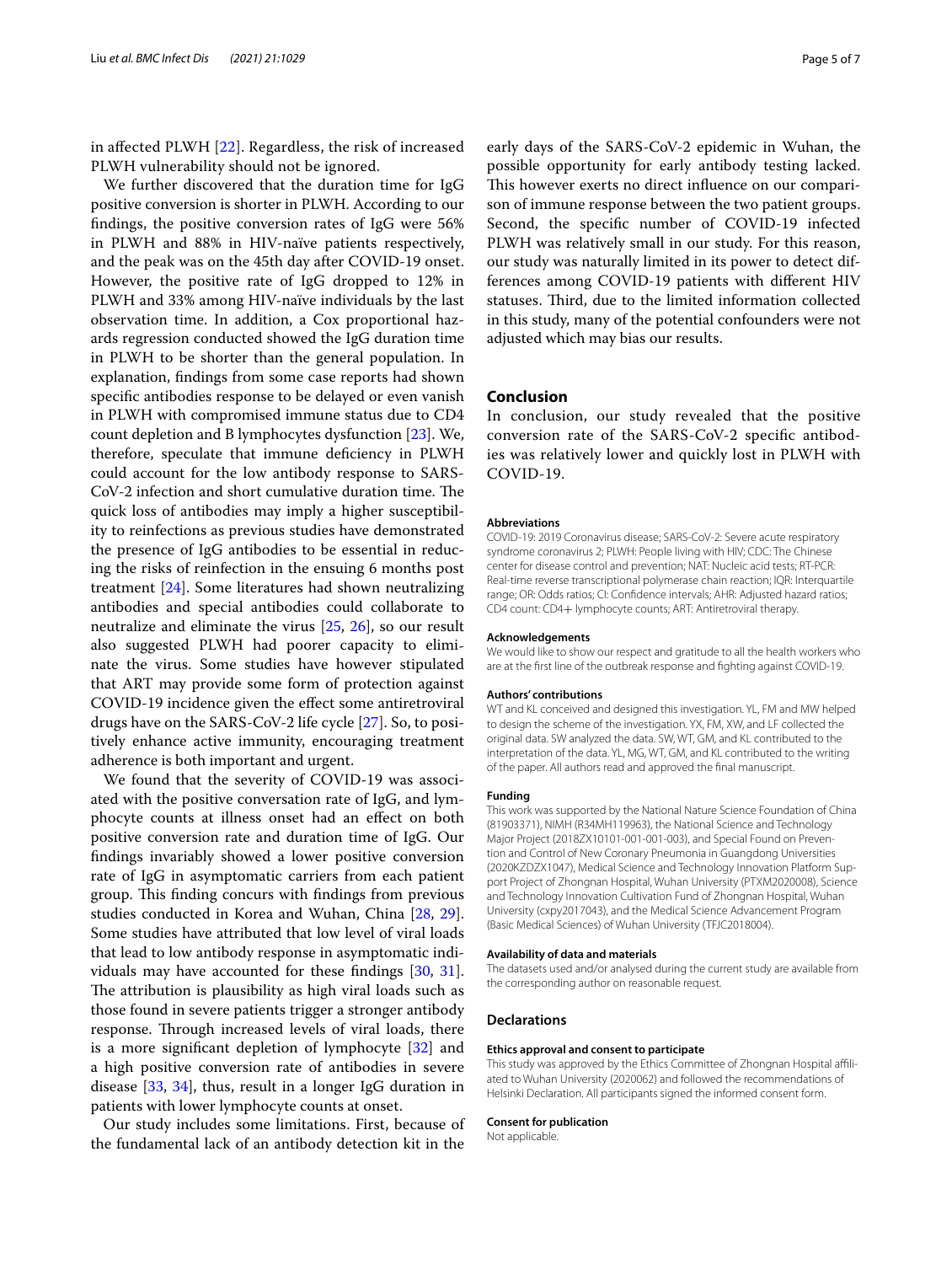#### **Competing interests**

The authors declare no competing interests.

#### **Author details**

<sup>1</sup> Department of Infectious Diseases, Zhongnan Hospital of Wuhan University, Wuhan, Hubei, China. <sup>2</sup> Department of Nosocomial Infection Management, Zhongnan Hospital of Wuhan University, Hubei, China. <sup>3</sup>School of Public Health, Nanjing Medical University, Nanjing, China. <sup>4</sup>Wuchang District Center for Disease Control and Prevention, Wuhan, Hubei, China. <sup>5</sup>Wuhan No.7 People's Hospital, Wuhan, Hubei, China. <sup>6</sup>Dermatology Hospital of Southern Medical University, Guangzhou, China. <sup>7</sup>The University of North Carolina at Chapel Hill Project-China, Guangzhou 510095, China. <sup>8</sup>Wuhan Research Center for Infectious Diseases and Cancer, Chinese Academy of Medical Sciences, Wuhan, China. <sup>9</sup>Center of Preventing Mother-to-Child Transmission for Infectious Diseases, Zhongnan Hospital of Wuhan University, Wuhan, China.

#### Received: 20 May 2021 Accepted: 9 September 2021 Published online: 01 October 2021

#### **References**

- <span id="page-5-0"></span>Huang C, Wang Y, Li X, Ren L, Zhao J, Hu Y, et al. Clinical features of patients infected with 2019 novel coronavirus in Wuhan, China. Lancet. 2020;395(10223):497–506. [https://doi.org/10.1016/S0140-6736\(20\)](https://doi.org/10.1016/S0140-6736(20)30183-5) [30183-5.](https://doi.org/10.1016/S0140-6736(20)30183-5)
- <span id="page-5-1"></span>2. Gudbjartsson DF, Norddahl GL, Melsted P, Gunnarsdottir K, Holm H, Eythorsson E, et al. Humoral immune response to SARS-CoV-2 in Iceland. N Engl J Med. 2020;383(18):1724–34. [https://doi.org/10.1056/NEJMo](https://doi.org/10.1056/NEJMoa2026116) [a2026116.](https://doi.org/10.1056/NEJMoa2026116)
- <span id="page-5-3"></span>3. Long QA-O, Tang XJ, Shi QL, Li Q, Deng HA-OX, Yuan J, et al. Clinical and immunological assessment of asymptomatic SARS-CoV-2 infections. Nat Med. 2020;26(8):1200–4.<https://doi.org/10.1038/s41591-020-0965-6>.
- <span id="page-5-2"></span>Seow J, Graham C, Merrick B, Acors S, Pickering S, Steel KJA, et al. Longitudinal observation and decline of neutralizing antibody responses in the three months following SARS-CoV-2 infection in humans. Nat Microbiol. 2020;5(12):1598–607. [https://doi.org/10.1038/s41564-020-00813-8.](https://doi.org/10.1038/s41564-020-00813-8)
- <span id="page-5-4"></span>5. Huang C, Huang L, Wang Y, Li X, Ren L, Gu X, et al. 6-month consequences of COVID-19 in patients discharged from hospital: a cohort study. The Lancet. 2021. [https://doi.org/10.1016/S0140-6736\(20\)32656-8.](https://doi.org/10.1016/S0140-6736(20)32656-8)
- <span id="page-5-5"></span>6. Ibarrondo FJ, Fulcher JA, Goodman-Meza D, Elliott J, Hofmann C, Hausner MA, et al. Rapid decay of anti-SARS-CoV-2 antibodies in persons with mild Covid-19. N Engl J Med. 2020;383(11):1085–7. [https://doi.org/10.1056/](https://doi.org/10.1056/NEJMc2025179) [NEJMc2025179](https://doi.org/10.1056/NEJMc2025179) (**Epub 2020 Jul 21**).
- <span id="page-5-6"></span>7. Sharun K, Tiwari R, Iqbal Yatoo M, Patel SK, Natesan S, Dhama J, et al. Antibody-based immunotherapeutics and use of convalescent plasma to counter COVID-19: advances and prospects. Expert Opin Biol Ther. 2020;20(9):1033–46. [https://doi.org/10.1080/14712598.2020.1796963.](https://doi.org/10.1080/14712598.2020.1796963)
- <span id="page-5-7"></span>Chen L, Xiong J, Bao L, Shi Y. Convalescent plasma as a potential therapy for COVID-19. Lancet Infect Dis. 2020;20(4):398–400. [https://doi.org/10.](https://doi.org/10.1016/S1473-3099(20)30141-9) [1016/S1473-3099\(20\)30141-9](https://doi.org/10.1016/S1473-3099(20)30141-9).
- <span id="page-5-8"></span>9. Lafaie L, Célarier T, Goethals LA-O, Pozzetto B, Grange S, Ojardias EA-O, et al. Recurrence or relapse of COVID-19 in older patients: a description of three cases. J Am Geriatr Soc. 2020;68(10):2179–83. [https://doi.org/10.](https://doi.org/10.1111/jgs.16728) [1111/jgs.16728.](https://doi.org/10.1111/jgs.16728)
- <span id="page-5-9"></span>10. Tillett RL, Sevinsky JR, Hartley PD, Kerwin H, Crawford N, Gorzalski A, et al. Genomic evidence for reinfection with SARS-CoV-2: a case study. Lancet Infect Dis. 2020;21(1):52–8. [https://doi.org/10.1016/S1473-3099\(20\)](https://doi.org/10.1016/S1473-3099(20)30764-7) [30764-7.](https://doi.org/10.1016/S1473-3099(20)30764-7)
- <span id="page-5-10"></span>11. White LV, Lee N, Marin FP, Saludar NR, Edwards T, Cox SE, et al. Performance of alternative measures to body mass index in the assessment of moderate and severe under-nutrition among acutely unwell patients hospitalized in a TB ward in the Philippines: a cross-sectional study. PLoS ONE. 2019;14(5):e0215968. [https://doi.org/10.1371/journal.pone.0215968.](https://doi.org/10.1371/journal.pone.0215968)
- <span id="page-5-11"></span>12. Vizcarra P, Pérez-Elías MJ, Quereda C, Moreno A, Vivancos MJ, Dronda F, et al. Description of COVID-19 in HIV-infected individuals: a single-centre, prospective cohort. Lancet HIV. 2020;7(8):e554–64. [https://doi.org/10.](https://doi.org/10.1016/S2352-3018(20)30164-8) [1016/S2352-3018\(20\)30164-8](https://doi.org/10.1016/S2352-3018(20)30164-8).
- <span id="page-5-12"></span>13. Del Amo J, Polo R, Moreno SA-O, Díaz AA-O, Martínez E, Arribas JA-O, et al. Incidence and severity of COVID-19 in HIV-positive persons

receiving antiretroviral therapy : a cohort study. Ann Intern Med. 2020;173(7):536–41. <https://doi.org/10.7326/M20-3689>.

- <span id="page-5-13"></span>14. Guo WA-O, Ming F, Feng Y, Zhang Q, Mo P, Liu L, et al. Patterns of HIV and SARS-CoV-2 co-infection in Wuhan, China. **(1758–2652 (Electronic))**.
- <span id="page-5-14"></span>15. British HIV Association. BHIVA, DAIG, EACS, GESIDA & Polish Scientifc AIDS Society Statement on risk of COVID-19 for people living with HIV (PLWH) 2020. Accessed 24 Oct 2020. [https://www.bhiva.org/BHIVA-DAIG-EACS-](https://www.bhiva.org/BHIVA-DAIG-EACS-GESIDA-Polish-Scientific-AIDS-Society-statement-on-risk-of-COVID-19-for-PLWH)[GESIDA-Polish-Scientifc-AIDS-Society-statement-on-risk-of-COVID-19](https://www.bhiva.org/BHIVA-DAIG-EACS-GESIDA-Polish-Scientific-AIDS-Society-statement-on-risk-of-COVID-19-for-PLWH) [for-PLWH.](https://www.bhiva.org/BHIVA-DAIG-EACS-GESIDA-Polish-Scientific-AIDS-Society-statement-on-risk-of-COVID-19-for-PLWH) Accessed 24 Oct 2020.
- <span id="page-5-15"></span>16. Sigel K, Swartz T, Golden E, Paranjpe I, Somani S, Richter F, et al. Covid-19 and people with HIV infection: outcomes for hospitalized patients in New York City. Clin Infect Dis. 2020;71(11):2933–8. [https://doi.org/10.1093/cid/](https://doi.org/10.1093/cid/ciaa880) [ciaa880](https://doi.org/10.1093/cid/ciaa880).
- <span id="page-5-16"></span>17. Bhaskaran K, Rentsch CT, MacKenna B, Schultze A, Mehrkar A, Bates CJ, et al. HIV infection and COVID-19 death: a population-based cohort analysis of UK primary care data and linked national death registrations within the OpenSAFELY platform. Lancet HIV. 2020;8(1):e24–32. [https://](https://doi.org/10.1016/S2352-3018(20)30305-2) [doi.org/10.1016/S2352-3018\(20\)30305-2](https://doi.org/10.1016/S2352-3018(20)30305-2) (**Epub 2020 Dec 11**).
- <span id="page-5-17"></span>18. Waters LJ, Pozniak AL. COVID-19 death in people with HIV: interpret cautiously. Lancet HIV. 2020;8(1):e2–3. [https://doi.org/10.1016/S2352-](https://doi.org/10.1016/S2352-3018(20)30332-5) [3018\(20\)30332-5.](https://doi.org/10.1016/S2352-3018(20)30332-5)
- <span id="page-5-18"></span>19. National Health Commission. Diagnosis and treatment of COVID-19 pneumonia in China (the 8th edition). 2020. [http://www.nhc.gov.cn/](http://www.nhc.gov.cn/yzygj/s7653p/202008/0a7bdf12bd4b46e5bd28ca7f9a7f5e5a.shtml) [yzygj/s7653p/202008/0a7bdf12bd4b46e5bd28ca7f9a7f5e5a.shtml.](http://www.nhc.gov.cn/yzygj/s7653p/202008/0a7bdf12bd4b46e5bd28ca7f9a7f5e5a.shtml)
- <span id="page-5-19"></span>20. Gervasoni C, Meraviglia P, Riva A, Giacomelli A, Oreni L, Minisci D, et al. Clinical features and outcomes of HIV patients with coronavirus disease 2019. Clin Infect Dis. 2020;71(16):2276–8. [https://doi.org/10.1093/cid/](https://doi.org/10.1093/cid/ciaa579) [ciaa579](https://doi.org/10.1093/cid/ciaa579).
- <span id="page-5-20"></span>21. Hou H, Wang T, Zhang B, Luo Y, Mao L, Wang F, et al. Detection of IgM and IgG antibodies in patients with coronavirus disease 2019. Clin Transl Immunol. 2020;9(5):e01136. <https://doi.org/10.1002/cti2.1136>.
- <span id="page-5-21"></span>22. Mondi A, Cimini E, Colavita F, Cicalini S, Pinnetti C, Matusali G, et al. COVID-19 in people living with HIV: clinical implications of dynamics of the immune response to SARS-CoV-2. J Med Virol. 2020. [https://doi.org/](https://doi.org/10.1002/jmv.26556) [10.1002/jmv.26556](https://doi.org/10.1002/jmv.26556) (**Electronic**).
- <span id="page-5-22"></span>23. Wang M, Luo L, Bu H, Xia H. One case of coronavirus disease 2019 (COVID-19) in a patient co-infected by HIV with a low CD4(+) T-cell count. Int J Infect Dis. 2020;96:148–50. [https://doi.org/10.1016/j.ijid.2020.](https://doi.org/10.1016/j.ijid.2020.04.060) [04.060](https://doi.org/10.1016/j.ijid.2020.04.060).
- <span id="page-5-23"></span>24. Lumley SF, O'Donnell D, Stoesser N, Matthews PC, Howarth A, Hatch SB, et al. Antibody status and incidence of SARS-CoV-2 infection in health care workers. N Engl J Med. 2020. [https://doi.org/10.1056/NEJMoa2034](https://doi.org/10.1056/NEJMoa2034545) [545.](https://doi.org/10.1056/NEJMoa2034545)
- <span id="page-5-24"></span>25. Lagunas-Rangel FA, Chávez-Valencia V. What do we know about the antibody responses to SARS-CoV-2? Immunobiology. 2021;226(2):152054. [https://doi.org/10.1016/j.imbio.2021.152054.](https://doi.org/10.1016/j.imbio.2021.152054)
- <span id="page-5-25"></span>26. Salazar E, Christensen PA, Graviss EA, Nguyen DT, Castillo B, Chen J, et al. Signifcantly decreased mortality in a large cohort of Coronavirus Disease 2019 (COVID-19) patients transfused early with convalescent plasma containing high-titer anti-severe acute respiratory syndrome coronavirus 2 (SARS-CoV-2) spike protein IgG. Am J Pathol. 2021;191(1):90–107. [https://](https://doi.org/10.1016/j.ajpath.2020.10.008) [doi.org/10.1016/j.ajpath.2020.10.008.](https://doi.org/10.1016/j.ajpath.2020.10.008)
- <span id="page-5-26"></span>27. Patel R, Acharya A, Mohan M, Byrareddy S. COVID-19 and AIDS: outcomes from the coexistence of two global pandemics and the importance of chronic antiretroviral therapy. J Med Virol. 2020;93(2):641–3. [https://doi.](https://doi.org/10.1002/jmv.26416) [org/10.1002/jmv.26416.](https://doi.org/10.1002/jmv.26416)
- <span id="page-5-27"></span>28. Ko JH, Joo EJ, Park SJ, Baek J, Kim WD, Jee J, et al. Neutralizing antibody production in asymptomatic and mild COVID-19 Patients, in comparison with pneumonic COVID-19 patients. J Clin Med. 2020;9(7):2268. [https://](https://doi.org/10.3390/jcm9072268) [doi.org/10.3390/jcm9072268](https://doi.org/10.3390/jcm9072268).
- <span id="page-5-28"></span>29. Lei Q, Li Y, Hou HY, Wang F, Ouyang ZQ, Zhang Y, et al. Antibody dynamics to SARS-CoV-2 in asymptomatic COVID-19 infections. Allergy. 2020. [https://doi.org/10.1111/all.14622.](https://doi.org/10.1111/all.14622)
- <span id="page-5-29"></span>30. Shields A, Faustini SE, Perez-Toledo M, Jossi S, Aldera E, Allen JD, et al. SARS-CoV-2 seroprevalence and asymptomatic viral carriage in healthcare workers: a cross-sectional study. Thorax. 2020;75(12):1089–94. <https://doi.org/10.1136/thoraxjnl-2020-215414>.
- <span id="page-5-30"></span>31. Yongchen Z, Shen H, Wang X, Shi X, Li Y, Yan J, et al. Diferent longitudinal patterns of nucleic acid and serology testing results based on disease severity of COVID-19 patients. Emerg Microbes Infect. 2020;9(1):833–6. [https://doi.org/10.1080/22221751.2020.1756699.](https://doi.org/10.1080/22221751.2020.1756699)